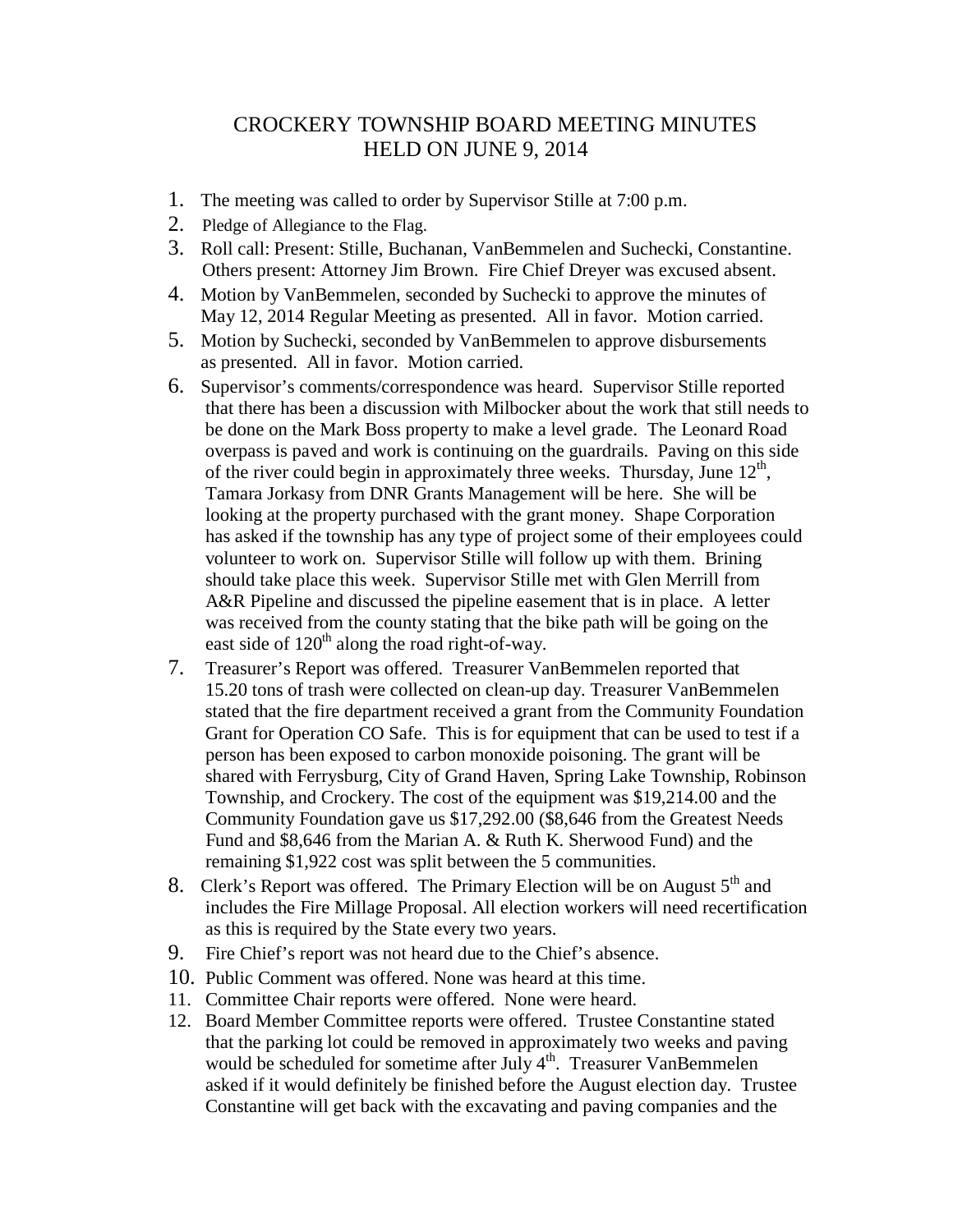work may begin after the election as the parking lot will be needed for the voters.

- 13. Attorney Jim Brown gave the Board an update on recent changes to the proposed library contract.
- 14. Motion by Buchanan, seconded by VanBemmelen to approve the Library Services Agreement with Spring Lake District Library and authorize the Supervisor and Clerk to sign. All in favor. Motion carried.
- 15. Discussion was held regarding preliminary plat plans for Hathaway Lakes Phases  $5 & 6$ .
- 16. Motion by Buchanan, seconded by Suchecki to adopt Resolution 2014-10, Resolution Granting Final Approval of the Preliminary Plat No. 5. All in favor. Motion carried.
- 17. Motion by VanBemmelen, seconded by Constantine to adopt Resolution 2014-11, Resolution Granting Final Approval of the Preliminary Plat No. 6. All in favor. Motion carried.
- 18. Supervisor Stille declared the public hearing for the 2014-2015 Fiscal Year Budget open at 7:52 p.m. Treasurer VanBemmelen gave a review of the proposed budget and explained any changes from the previous year's budget. Discussion was held on possible wage increases for employees. It was recommended that a raise of .25 an hour be given to the firefighters, office staff, and janitor. The Administrative Assistant and Precinct Inspectors will receive a .50 an hour raise with Election Chairpersons receiving \$1.00 an hour more. The Fire Chief will receive a \$50.00 increase to his monthly stipend. Public comment was offered. None was heard. The Supervisor declared the public hearing closed at 8:10 p.m.
- 19. Motion by VanBemmelen, seconded by Constantine to adopt Resolution 2014-12, Resolution Approving Annual Township Budget and Determine Tentative Tax Rates for Support Budget as amended from the discussion. All in favor. Motion carried.
- 20. Motion by VanBemmelen, seconded by Suchecki to seek new renters for the the four classrooms at the townhall for \$300.00 per month, per classroom. This will include utilities and will be available starting December  $1<sup>st</sup>$ . All in favor. Motion carried.
- 21. Motion by VanBemmelen, seconded by Constantine to adopt the Holiday  $\&$ Meetings schedule for 2014-15. All in favor. Motion carried.
- 22. Motion by Buchanan, seconded by Suchecki to approve a leave of absence 2 month extension for Firefighter Katie Lasich at her request. This extension is from June 1, 2014 and will end on August 4, 2014. All in favor. Motion carried.
- 23. Discussion was held on the Kenneth Herzhaft property. Attorney Brown updated the Board on this issue.
- 24. Motion by Constantine, seconded by VanBemmelen that the Board authorize the Township attorney, in consultation with the Supervisor, to commence and pursue proceedings in the circuit court for the demolition and removal of the unlawful building and the removal of the accumulated junk on the Kenneth